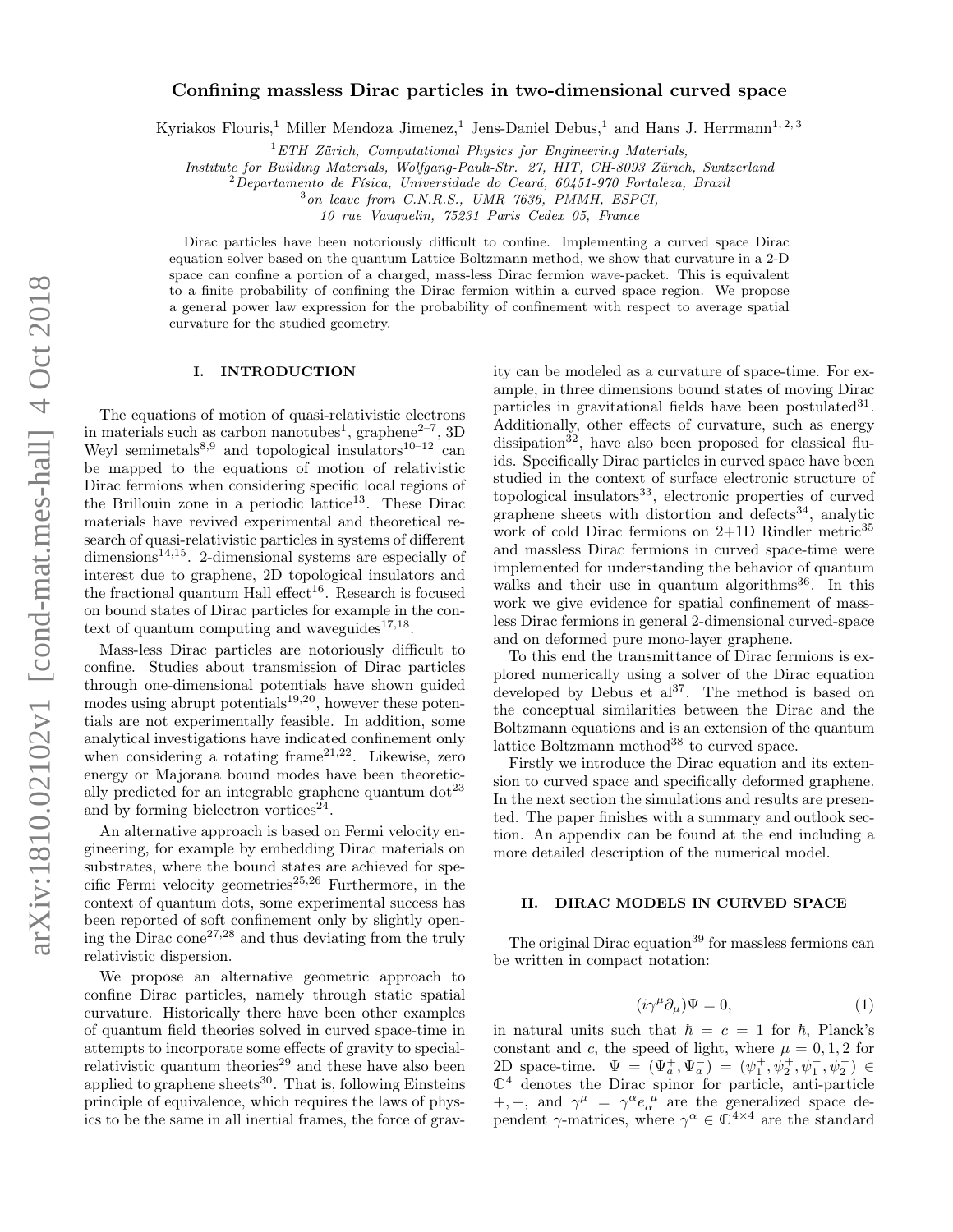Dirac matrices,  $e_{\alpha}^{\ \mu}$  is the tetrad, which relates the flat Minkowski to the curved space-time with the first and second indexes respectively.

Here the tetrad is defined by

$$
e^{\mu}_{\alpha}g_{\mu\nu}e^{\nu}_{\beta}=\eta_{\alpha\beta},
$$

where  $g_{\mu\nu}$  denotes the metric tensor and  $\eta_{\alpha\beta}$  is the Minkowski metric. In 2D the tetrad can be computed directly as the square root of the metric. Now defining the covariant derivative as  $D_{\mu}\Psi = \partial_{\mu}\Psi + \Gamma_{\mu}\Psi$ , where  $\Gamma_{\mu}$ denotes the spin connection matrices given by

$$
\Gamma_\mu = -\frac{i}{4}\omega_\mu^{\alpha\beta}\sigma_{\alpha\beta},
$$

where  $\sigma_{\alpha\beta} = \frac{i}{2} [\gamma_{\alpha}, \gamma_{\beta}]$  and the spin connection

$$
\omega_{\mu}^{\alpha\beta} = e_{\nu}^{\alpha} \nabla_{\mu} e^{\nu\beta}.
$$

Using these definitions the Dirac Eq. (2) can be naturally extended to curved space described by a metric tensor  $g_{\mu\nu}$  with a covariant derivative as

$$
(i\gamma^{\mu}D_{\mu})\Psi = 0, \qquad (2)
$$

where  $D_{\mu}$  is the covariant spinor derivative defined above. The Dirac equation in curved space describes relativistic Dirac particles (e.g. electrons) moving on arbitrary manifold trajectories, Appendix B. The Dirac current is defined by  $J^{\mu} = \overline{\Psi} \gamma^{\mu} \Psi$ .

In (2+1) dimensions, of interest in this work, the Dirac matrices can be represented in terms of the standard Pauli matrices  $\sigma^i \in \mathbb{C}^{2 \times 2}$ , as  $\gamma^0 = i \sigma^3$ ,  $\gamma^1 =$  $\sigma^2$  and  $\gamma^2 = -\sigma^1$ , where  $\{\sigma^i, \sigma^j\} = \delta^{ij}$ . Furthermore, the massless Dirac or Weyl, equation can be expressed in the chiral representation with  $\Psi = (\Psi_L, \Psi_R),$ where  $\Psi_{L/R} = 1/2(1 \pm \gamma^5) \Psi$  are decoupled Pauli spinors. In the context of graphene, the general Dirac spinor  $\Psi = (\Psi_a^K, \Psi_a^{K'}) = (\psi_A^K, \psi_B^{K'}, \psi_A^{K'}, \psi_B^{K'})$ , for sub-lattices  $A, B$  and valleys  $K, K'$ . Equivalently to the Weyl representation, the two valleys are decoupled from each other, therefore the spinor can be simplified to the sub-lattice basis,  $\Psi = (\psi_A^K, \psi_B^K)$  without loss of generality.

To model the single layer carbon atom honeycomb lattice structure we start from the tight binding Hamiltonian which is constructed assuming superposition of local waves for isolated atoms on a honeycomb lattice<sup>40</sup>. In the low energy limit it has been shown that the tight binding Hamiltonian converges to the Dirac Hamiltonian in the continuum limit,

$$
H_D = -iv_f \int \Psi^{\dagger} \sigma^i \partial_i \Psi d^2 x,\tag{3}
$$

in natural units, where we have replaced  $\gamma^0 \gamma^i$  with  $\sigma^i \in$  $\mathbb{C}^{2\times 2}$ ,  $\Psi$  is in the sub-lattice basis and  $v_f$  is the Fermi velocity. The convergence to Eq. (3) can be seen as the Dirac cones in graphene with linear dispersion relation at the conduction and valence band connecting point  $E = p$ for  $E$ , energy and  $p$ , momentum.

The equation of motion from this Hamiltonian is simply the Dirac equation. In this work, we consider a static space-time metric with trivial time components,

$$
g_{\mu\nu} = \begin{pmatrix} 1 & 0 \\ 0 & -g_{ij} \end{pmatrix},
$$

where the latin indices run accros the spatial dimensions. This simplifies the Dirac equation Eq. (2) in  $(2+1)$  dimensions to

$$
\partial_t \Psi + \sigma^a e_a^i (\partial_i + \Gamma_i) \Psi = 0, \tag{4}
$$

After addition of external vector and scalar potentials  $A_i(x)$  and  $V(x)$  respectively as explained in Ref.<sup>41</sup>, the Dirac equation takes the following form:

$$
\partial_t \Psi + \sigma^a e_a^i (\partial_i + \Gamma_i - iA_i) \Psi = \sigma^3 V \Psi.
$$
 (5)

For the given metric, the conservation law for the Dirac current can be written as  $\partial_t \rho + \nabla_i J^i = 0$ , where  $\rho =$  $\Psi^{\dagger}\Psi \in \mathbb{R}$ .

For graphene the effective Dirac Hamiltonian looks  $like<sup>42</sup>$ :

$$
H_D^* = -iv_f \int \Psi^\dagger \sigma^a (v_a^{*i} \partial_i + \Gamma_a^* - iA_a^*) \Psi d^2 x, \quad (6)
$$

where  $v_a^{*i} = \delta_{ai} + u_{ai} - \beta \varepsilon_{ai}$  is the space depended Fermi velocity,  $\Gamma_a^* = \frac{1}{2v_f} \partial_j v_a^{*j}$  is a complex vector field and  $A_a^*$  is a strain-induced pseudo-vector potential given by  $A^*_{a} = (A^*_{x}, A^*_{y}) = \frac{\beta}{2a} (\varepsilon_{xx} - \varepsilon_{yy}, -2\varepsilon_{xy}), \beta$  is the electron Grueneisen parameter, a the lattice spacing and  $\varepsilon_{ij}$  =  $u_{ij} + \frac{1}{2}\partial_i h \partial_j h$  the general strain tensor with in-plane,  $u_{ij}$ and out of plane, h deformations. The term  $u_{ai}$  in  $v_a^{*i}$ can be interpreted as the lattice deformation potential term and is purely a geometric consequence. Comparing this to the standard Dirac Hamiltonian in curved space

$$
H_D = -i \int \Psi^{\dagger} \sigma^a e_a^i (\partial_i + \Gamma_i - iA_i) \Psi \sqrt{g} d^2 x, \tag{7}
$$

we can match both Hamiltonians  $H_D$  and  $H_D^*$  by fulfilling the following relations:

$$
v_a^{*i} = v_f \sqrt{g} e_a^i, \quad \Gamma_a^* = v_f \sqrt{g} e_a^i \Gamma_i, \quad A_a^* = v_f \sqrt{g} e_a^i A_i. \tag{8}
$$

All three can be simultaneously fulfilled by an effective metric tensor derived from the explicit expression of the tetrad<sup>41</sup>. The effective Dirac model for non-uniformed strained graphene as explained in  $Ref<sup>42</sup>$  does not distinguish between the graphene valleys K and K' as it relies on the basic principle that the theory for graphene under nonuniform strain should describe the particular case of a unifrom strain, where both Dirac points in the Brillouin zone are affected the same way and thus considered equivalent. The numerical model implemented is explained in Appendix A.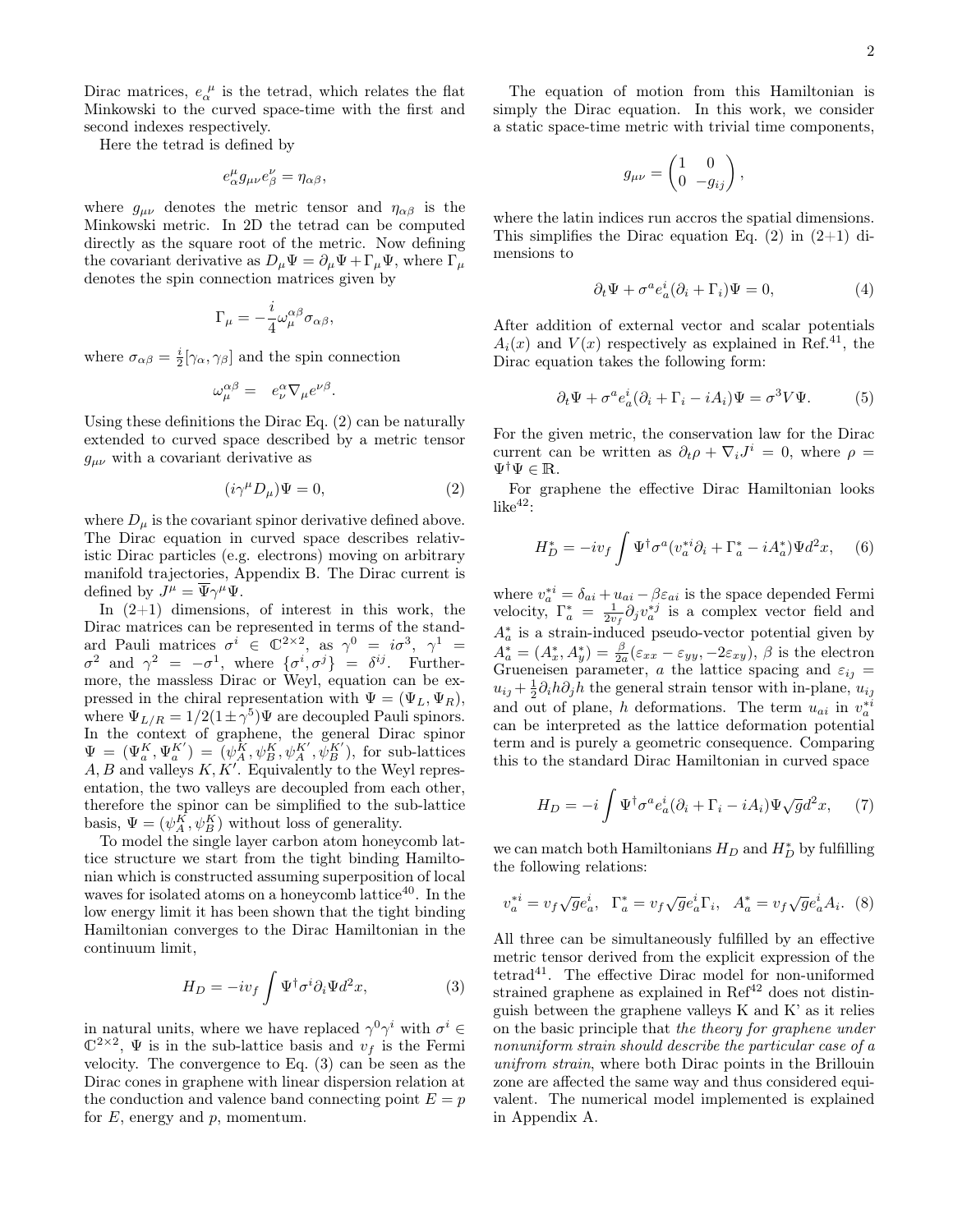

Figure 1. (a) Density of the wave-packet at an initial and a later time-step when the wave-packet exits the curved region in a squeezed Gaussian state with a higher probability in the center. The white rectangle represents the region II within the numerical domain, where we measure confinement. The arrow denotes the propagation direction. (b) Ricci scalar for  $\langle R \rangle = 3.9 \times 10^{-3} nm^{-2}.$ 

#### III. SIMULATIONS AND RESULTS

The transmittance of a traveling wave-packet through a curved space obstacle is investigated similarly to Ref.<sup>43</sup> for the graphene effective Hamiltonian Eq. (6). A Gaussian wave-packet is initialized as

$$
\Psi(\mathbf{r}, \mathbf{k}) = \frac{1}{\sqrt{2\pi\sigma^2}} \begin{pmatrix} 1 \\ \lambda e^{i\theta} \end{pmatrix} e^{-\frac{|\mathbf{r}|^2}{4\sigma^2} + i\mathbf{k} \cdot \mathbf{r}},
$$
(9)

where  $\lambda = \pm 1$  is the band index,  $\theta = \arctan(k_y/k_x)$ ,  $\sigma$ is a measure for the width,  $\mathbf{r} = (x, y), x, y$  are the two space dimensions,  $\mathbf{k} = (k_x, k_y), k_x, k_y$  represent the x and y momenta respectively.  $k_x$  is initialized to one,  $k_y$ to zero and  $\lambda$  to plus one. In the simulations, we consider a rectangular sheet with periodic boundary conditions on a grid of size  $L_x \times L_y = 512 \times 128$  or  $20nm \times 5nm$ ,  $A_a$ , the external potential is set to zero. The norm of the wave-function,  $\|\Psi\|^2$ , i.e. the probability density,  $\rho$  is plotted in Fig. 1(a) for the initial and a later time-step. For the latter, the wave-packet has been reshaped by curvature, in the case of a flat metric it will only spread, see Fig.  $2(a)$ . The kinematics of relativistic wave-packets for Minkowski space-time is explained in Ref.<sup>44</sup>.

Defining 
$$
\delta g^{ij}(x, y) = C_0 \exp((x/\sigma')^2 + (y/\sigma')^2)
$$
 where

 $C_0$  denotes the amplitude and  $\sigma' = 0.2L_y$ , the metric is:

$$
g_{ij} = \begin{pmatrix} 1 + \delta g^{11}(x, y) & \delta g^{12}(x, y) \\ \delta g^{21}(x, y) & 1 + \delta g^{22}(x, y) \end{pmatrix}.
$$
 (10)

Here  $C_0 < 0$ , which constitutes an attractive spatial curvature, resulting in a squeezing effect on the wavepacket as seen in Fig. 2. In the case of  $C_0 > 0$  the wavepacket would be repelled from the central region splitting it up. For numerical stability we keep  $|C_0| < 0.1L_y$  , additionally small out of plane deformations are more easily physically realizable.

Experimentally, optical forging can be used to construct graphene into the free-standing three-dimensional shape $45$ . The method exploits local strain induction due to irradiation with laser pulses under inert atmosphere and has been shown to form up to 20nm high custom made structures. The metric tensor can be computed from the discreet mapping (or chart)  $h^{\alpha}(x, y)$  relating the positions of the atoms from the three dimensional flat space (laboratory frame with Minkowski-metric) to the curved space by:

$$
g_{ij} = \frac{\partial h^{\alpha}(x, y)}{\partial x^{i}} \frac{\partial h^{\beta}(x, y)}{\partial x^{j}} \eta_{\alpha\beta},
$$
 (11)

as explained in Ref.<sup>46</sup>. The positions of the atoms and consequently  $h^{\alpha}$  can be determined by scanning tunneling microscopy and atomic force microscopy.

The amount of spatial curvature is best described by the Ricci scalar  $R$ , shown in Fig. 1(b).  $R$  represents the contraction of the Riemann curvature tensor  $R =$  $g^{ij}R_{ikj}^k$ , see Appendix B. The space averaged Ricci scalar  $\langle R \rangle$  is calculated from

$$
\langle R \rangle = \left( \int^{x,y} R(x,y) \sqrt{g} dx dy \right) / \int^{x,y} \sqrt{g} dx dy, \qquad (12)
$$

where an explicit expression can be found in the Appendix C.

The wave-packet undergoes some spreading perpendicular to the motion as expected qualitatively from the Dirac equation<sup>44</sup>, shown in Fig. 2(a). The effect of curvature is to squeeze the wave-packet along the zero momentum direction as shown in Fig. 2(b) and (c). This is not a geometrical artifact as the squeezed shape is retained, with some spreading, even after the wave-packet exits the curved region.

The relative change in normalized probability density,

$$
\Delta \rho(t) = \sum_{x,y}^{x,y} [\rho(x, y, t) - \rho(x, y, t = 0)], \quad (13)
$$

within the central region  $II$ , as indicated in Fig. 1(a), is measured for all time-steps and plotted in logarithmic scale in Fig. 3(a). The main bulk of the wave-packet exits the region II at around  $t = 2.6fs$ . Comparing the flat with the curved cases, one sees that some density is left within region  $II$ .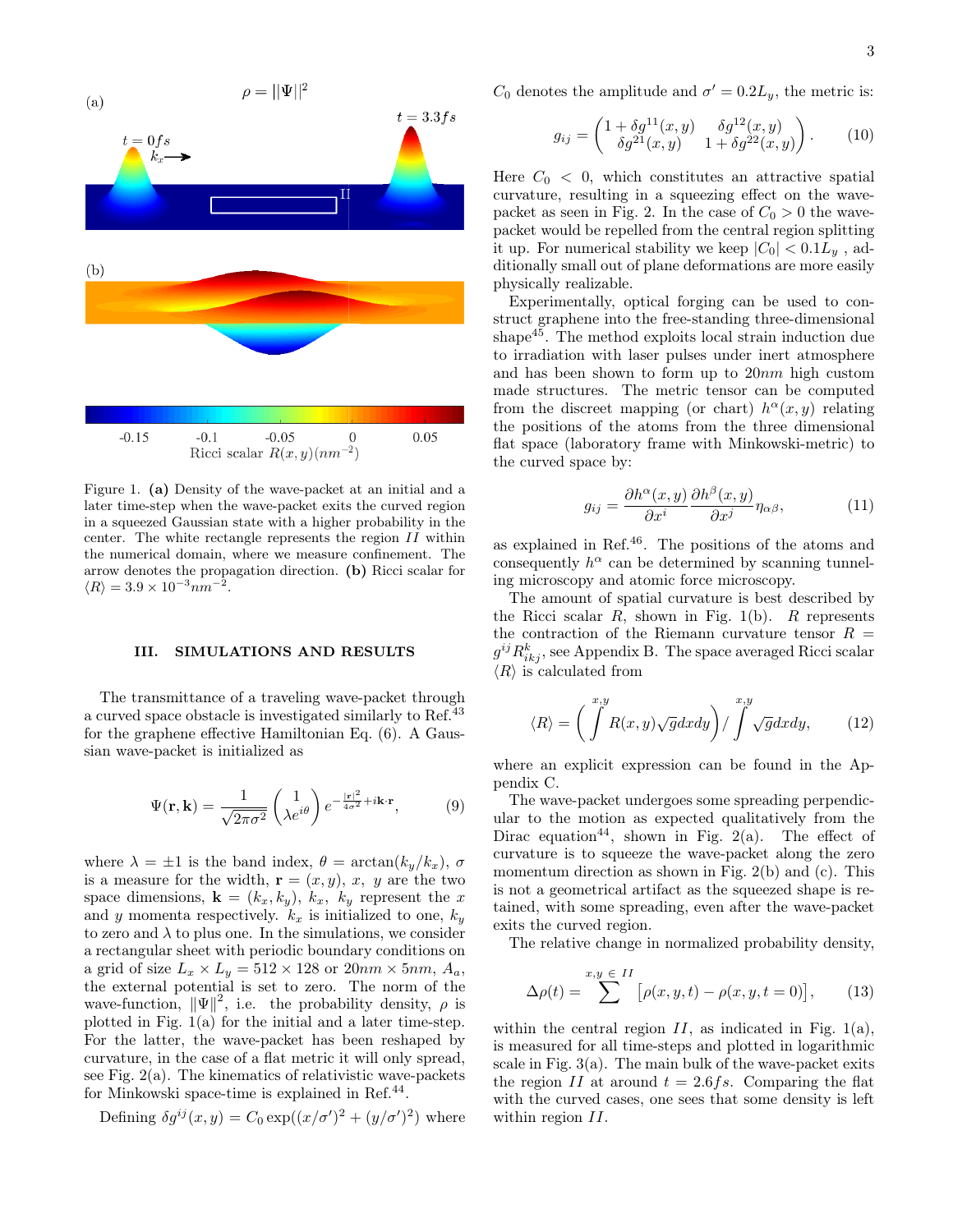In order to exclude the possibility of a numerical artifact, the residual density relative to the flat case at  $t = 3fs$ ,

$$
\Delta \tilde{\rho} = \Delta \rho(t = 3fs) - \Delta \rho_{\langle R \rangle = 0}(t = 3fs), \qquad (14)
$$

is plotted in logarithmic scale for  $\langle R \rangle = 3.9 \times 10^{-3} nm^{-2}$ against the *resolution factor*  $(RF) =$  (number of computational cells)/(smallest number of computational cells), for the same physical scenario. From Fig. 3(b), by fitting the exponential  $2.5 \times 10^{-5}$  exp $(-1.006RF) + 1.058 \times$ 10−<sup>4</sup> , we conclude that the residual density is exponentially converging with resolution to an asymptotic value. Therefore the density confining effect is a real solution and not a numerical artifact.

In Ref.<sup>47</sup>, the vorticity or angular momentum of a relativistic wave-packet is defined as  $w_D = \nabla \times J^{\mu} =$  $\nabla \times \overline{\Psi} \gamma^{\mu} \Psi$ . Therefore, as a measure of the angular momentum the total vorticity of the wave-packet relative to the flat scenario

$$
\Delta |w_D(t)| =
$$
  
\n
$$
\sum_{x,y \in II} [w_D | (x, y, t) - |w_D | (x, y, t = 0)] -
$$
  
\n
$$
\sum_{x,y \in II} [|w_D | (x, y, t) - |w_D | (x, y, t = 0)]_{(R) = 0}, (15)
$$

within the region II is plotted against time in Fig. 4(a). Similarly to the probability density, some residual angular momentum remains confined even after the wavepacket exits the region. The confined  $\Delta w_D(t = 2.9fs)$  is plotted in Fig. 4(b).

The density confined in the region II at  $t = 2.9fs$  is plotted over a wire-frame visualization of the Ricci scalar in Fig. 5. The density retains a squeezed Gaussian shape with a higher probability in the center, similar to the forward moving wave-packet. The trapped Dirac fermion density can be understood as the probability of confining a Dirac fermion within the curved space region. Therefore, a Gaussian peak is the natural, expected shape of the confined density. For relatively small curvatures, as investigated here, this probability is about 0.1%. Alternatively the wave-packet can be apprehended as a collection of Dirac fermions, which can break apart and some remain within the 'curved space trap'.

The local density of states (LDOS) is calculated from the energy spectrum  $E_n$  of the system and its normalized eigenfunctions  $\phi_n(x)$  according to the following relation:

$$
\rho_{LDOS}(x, E) = \frac{1}{\pi} \sum_{n} |\phi_n(x)|^2 \operatorname{Im} \frac{1}{E - E_n - i\delta \epsilon}.
$$
 (16)

 $\delta \epsilon \approx 0.02 eV$  is the approximate broadening of the energy spectrum peaks and is expected to be present in the material. The result is plotted in Fig. 6, where the discrete energy levels of the system are clearly visible.

The stability of the confined density is investigated by simulating a longer time. This result is shown in the inset

of Fig. 3(b). The confined  $\Delta\tilde{\rho}$  remains constant for up to  $1.2 \times 10^3$  computational time-steps and, within numerical errors, showing no indications of depletion. The oscillations of  $\mathcal{O}(10^{-5})$  relative to  $\Delta \tilde{\rho}$ , are caused by minor boundary effects since their period of oscillation is dependent on domain size. In real units, using graphene as an example, for deformation of 20nm and Fermi velocity  $v_f \approx 1 \times 10^6 m/s^{48}$ , one computational time-step corresponds to  $0.01fs$  of physical time. The total simulation time is then equivalent to  $12fs$ .

For completeness, the same wave-packet is initialized at rest  $(k_x = k_y = 0)$  at the center of region II. The timeevolution of the relative change in normalized probability density within region  $II$  is plotted in Fig. 7. The wavepacket spreads outwards but similarly to the previous scenario ( $k_x \approx 1$ ) there is some residual density in region II for the curved relative the to the flat space. As seen in the inset of Fig. 7, the difference between the curved and flat space remains constant indicating confined charge density in the region.

The present model describes perfect Dirac fermions and a pure mono-layer graphene sheet for low energy levels close to the Dirac point. In experimental reality the result should be stable to disorder significantly smaller to the curve space trap. For example, ripples of the order of  $0.1nm$  would not affect the trapping. Equivalently, any impurities and/or dislocations would only become significant if they alter basic properties of graphene such as lattice periodicity affecting dramatically the phase space representation.

The dependence of confinement on curvature is plotted in Fig. 8 and fitted with a power law. Specifically, the residual density relative to the flat case at  $t = 3.0fs$  is plotted against total average curvature  $\langle R \rangle$ . From Fig. 8, an explicit expression for the probability of confinement,  $\mathcal{P}_c$  can be deduced:

$$
\mathcal{P}_c = \frac{\Delta \left\| \Psi \right\|^2}{\left\langle \left\| \Psi \right\|^2 \right\rangle} \propto \frac{\langle R \rangle^{\alpha}}{\left\langle \left\| \Psi \right\|^2 \right\rangle},\tag{17}
$$

where  $\Delta \|\Psi\|^2$  denotes the change in probability density and  $\langle R \rangle$  the space averaged Ricci scalar. Eq. (17) is only valid for an attracting and confining curved space manifold, the exponent  $\alpha$  is also case specific, where we find in the current scenario  $\alpha = 0.77$  and  $\alpha = 0.81$  for the pure Dirac Eq. (3) and the graphene effective Eq. (6) Hamiltonians respectively. The discrepancy between the two cases is expected due to the differences in the models, pure Dirac particles are less probable to be confined relative to electrons on graphene.

## IV. SUMMARY AND OUTLOOK

We presented a study on transmittance and confining of Dirac particles in 2-D curved space and graphene sheets showing that curvature can squeeze a traveling wave-packet.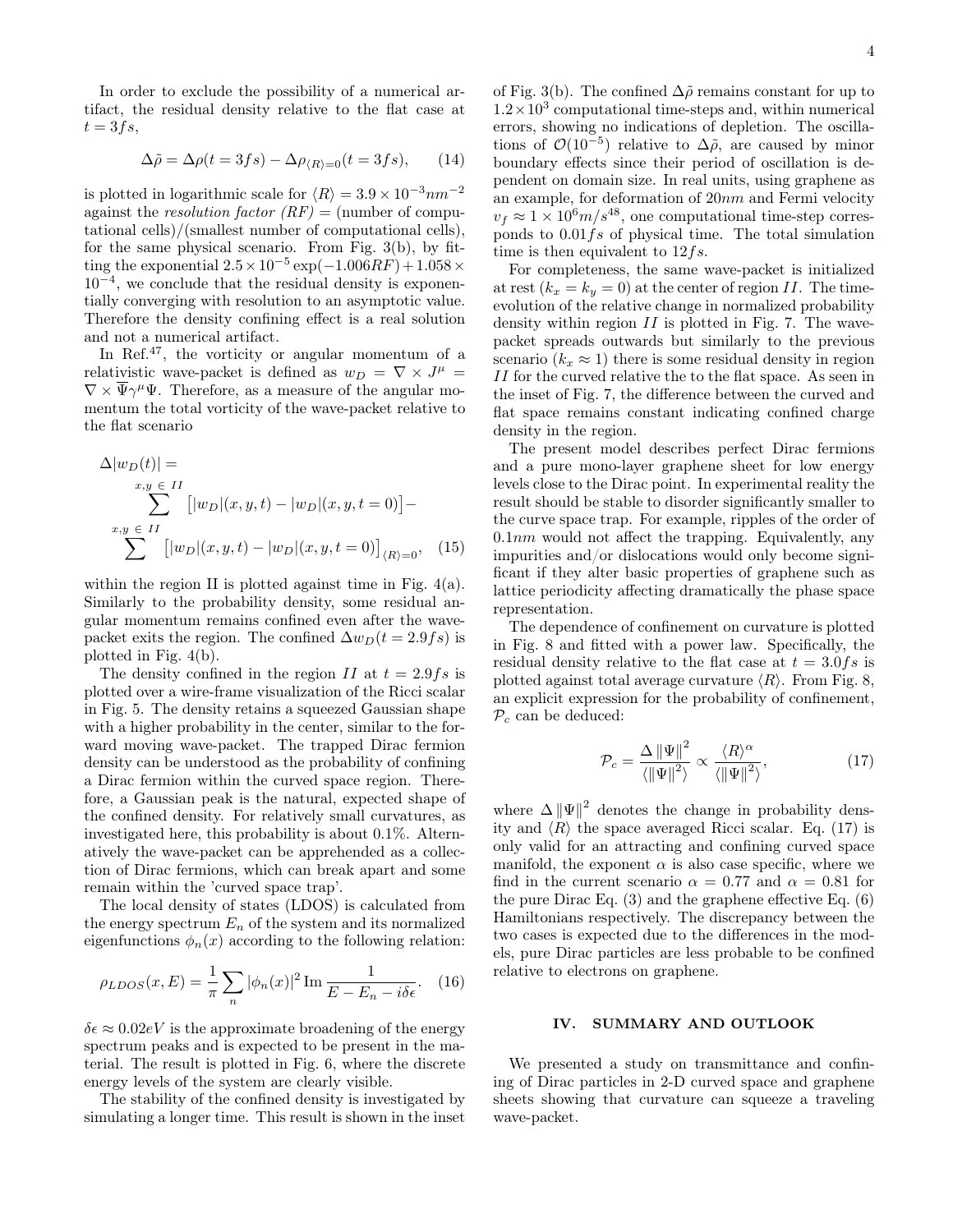

Figure 2. Density plots of the wave-packet at three different time-steps for  $\langle R \rangle = 0$ ,  $\langle R \rangle = 0.16 \times 10^{-3} nm^{-2}$ ,  $\langle R \rangle =$  $3.9 \times 10^{-3}$  nm<sup>-2</sup> in (a), (b) and (c) respectively. The arrow denotes the propagation direction. The wave-packet exits the curved space region in a squeezed state.

Furthermore, we have shown that it is possible to confine a portion of a traveling wave-packet within a curved space region on a 2D manifold. We propose Eq. (17) for describing the probability of confinement. In principle, this effect could be experimentally verified by forging graphene into a curved shape<sup>45</sup> to reproduce the metric in Eq. (10).

Building on these results, other geometries and even time-dependent metrics can be further investigated to increase confinement probability and lifetime. Locally confined Dirac fermions on graphene might be potentially utilized in advanced electronics applications such as memory modules and quantum computing. Additionally, by experimenting further with possible geometries and their effect on traveling wave-packets and currents, a viable graphene wave-guide might be numerically engineered.

For this study we implemented a curved space Dirac equation solver37,41 based on the quantum Lattice  $Boltzmann$  method<sup>38</sup>. This solver can be further developed to curved space-time, opening up the possibility of numerically solving quantum field theories in curved space time towards combining quantum field theory with general relativity.



Figure 3. (a) Time-evolution of total relative change of the probability density in region  $II$  for different average curvatures  $\langle R \rangle$ , in semi-logarithmic scale. (b) Density change in region II for  $t = 3.0fs$  and  $\langle R \rangle = 3.9 \times 10^{-3}nm^{-2}$  plotted against different resolutions as  $x$  data points. The residual density is exponentially converging with resolution to an asymptotic value shown as the dotted line. The curve  $2.5 \times 10^{-5} \exp(-1.006RF) + 1.058 \times 10^{-4}$  is fitted to the data as the dashed line. The inset shows the probability density within region II for  $\langle R \rangle = 3.9 \times 10^{-3} nm^{-2}$  and  $RF = 8$  after a long time.



Figure 4. (a) Time-evolution of total vorticity change, a measure of angular momentum, in region  $II$  for  $\langle R \rangle$  =  $3.9\times10^{-3}nm^{-2}$ , in semi-logarithmic scale. (b) Total vorticity within region II for  $t = 2.9fs$  and  $\langle R \rangle = 3.9 \times 10^{-3}nm^{-2}$ .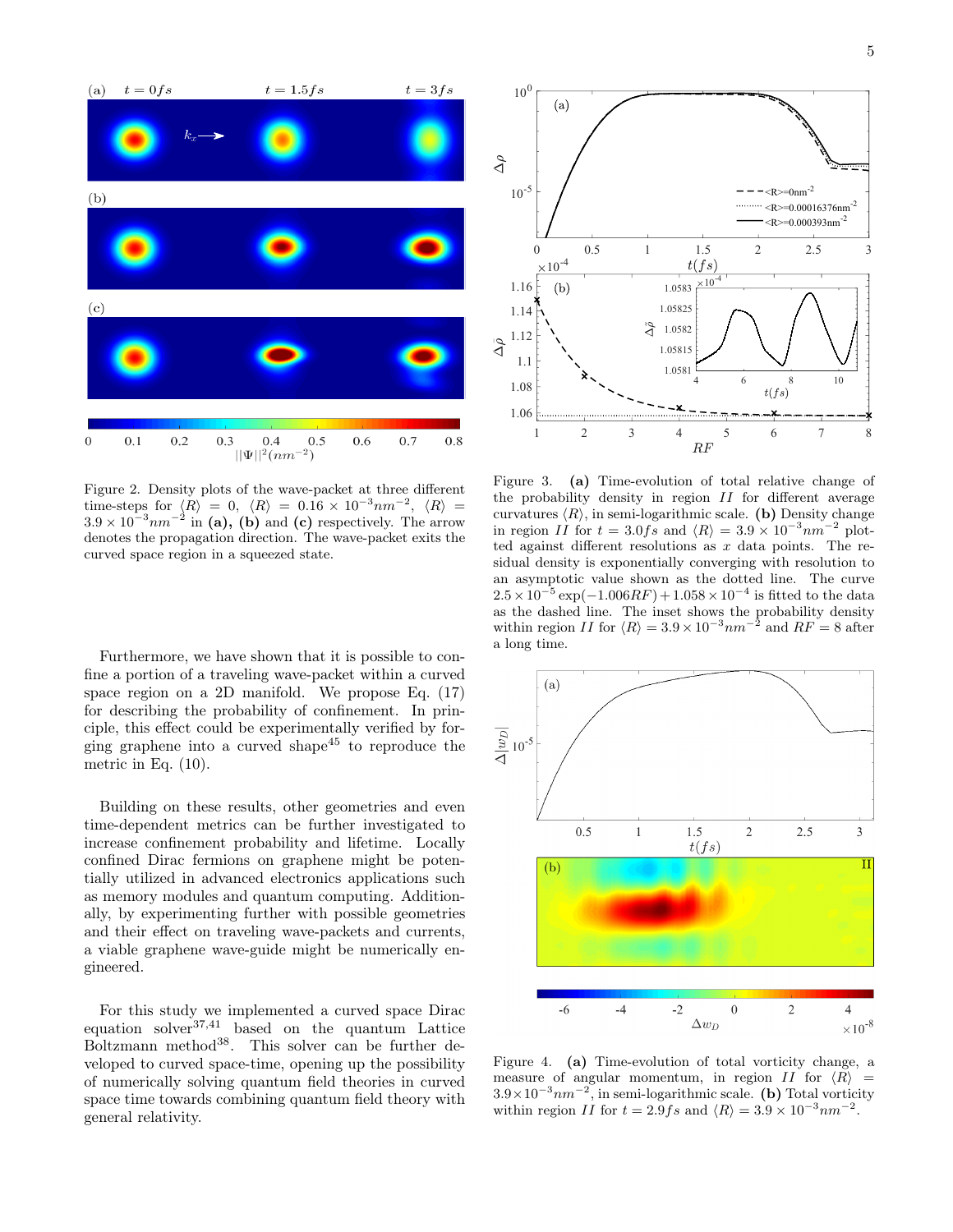

Figure 5. Normalized confined density within region II, indicated by the top rectangle, for  $t = 2.9fs$  and  $\langle R \rangle$  =  $3.9 \times 10^{-3}$  nm<sup>-2</sup>. The curved wire-frame represents the Ricci scalar of the domain.



Figure 6. Local density of states plotted for energy along the x dimension for  $y = 0.5L_y$ .

#### ACKNOWLEDGMENTS

The authors are grateful for the financial support of the ETH Zurich under Grant No. 06 11-1, and the European Research Council (ERC) Advanced Grant 319968-FlowCCS.

- 1 J.-C. Charlier, X. Blase, and S. Roche, "Electronic and transport properties of nanotubes," Rev. Mod. Phys., vol. 79, pp. 677–732, 2007.
- <sup>2</sup> A. K. Geim and K. S. Novoselov, "The rise of graphene," Nat Mater, vol. 6, no. 3, pp. 183–191, 2007.
- <sup>3</sup> M. Mendoza, H. J. Herrmann, and S. Succi, "Preturbulent regimes in graphene flow," Phys. Rev. Lett., vol. 106, p. 156601, 2011.
- <sup>4</sup> M. Mendoza, H. J. Herrmann, and S. Succi, "Hydrodynamic model for conductivity in graphene," Scientific Reports, vol. 3, p. 1052, 2013.
- <sup>5</sup> D. Oettinger, M. Mendoza, and H. J. Herrmann, "Gaussian quadrature and lattice discretization of the fermi-dirac distribution for graphene," Phys. Rev. E, vol. 88, p. 013302, 2013.
- <sup>6</sup> O. Furtmaier, M. Mendoza, I. Karlin, S. Succi, and H. J. Herrmann, "Rayleigh-bénard instability in graphene," Phys. Rev. B, vol. 91, p. 085401, 2015.
- 7 I. Giordanelli, N. Pose, M. Mendoza, and H. J. Herrmann, "Conformal invariance of graphene sheets," Scientific Reports, vol. 6, p. 22949, 2016.
- <sup>8</sup> S. M. Young, S. Zaheer, J. C. Y. Teo, C. L. Kane, E. J. Mele, and A. M. Rappe, "Dirac semimetal in three dimensions," Phys. Rev. Lett., vol. 108, p. 140405, 2012.
- <sup>9</sup> L. Huang, T. M. McCormick, M. Ochi, Z. Zhao, M.-T. Suzuki, R. Arita, Y. Wu, D. Mou, H. Cao, J. Yan, N. Trivedi, and A. Kaminski, "Spectroscopic evidence for a type ii weyl semimetallic state in MoTe2," Nature Materials, vol. 15, p. 1155, 2016.
- $10$  X.-L. Qi and S.-C. Zhang, "Topological insulators and superconductors," Rev. Mod. Phys., vol. 83, pp. 1057–1110, 2011.
- <sup>11</sup> J. Loehr, de las Heras Daniel, A. Jarosz, M. Urbaniak, F. Stobiecki, A. Tomita, R. Huhnstock, I. Koch, A. Ehresmann, D. Holzinger, and T. M. Fischer, "Colloidal topological insulators," Communications Physics, vol. 1, no. 1, p. 4, 2018.
- <sup>12</sup> Y. E. Kraus, Y. Lahini, Z. Ringel, M. Verbin, and O. Zilberberg, "Topological states and adiabatic pumping in quasicrystals," Phys. Rev. Lett., vol. 109, p. 106402, 2012.
- <sup>13</sup> T. Wehling, A. Black-Schaffer, and A. Balatsky, "Dirac materials," Advances in Physics, vol. 63, no. 1, pp. 1–76, 2014.
- $14$  J. Wang, S. Deng, Z. Liu, and Z. Liu, "The rare twodimensional materials with dirac cones," National Science Review, vol. 2, no. 1, pp. 22–39, 2015.
- <sup>15</sup> A. Pertsova and A. V. Balatsky, "Excitonic instability in optically pumped three-dimensional dirac materials," Phys. Rev. B, vol. 97, p. 075109, 2018.
- <sup>16</sup> X. Lin, R. Rui Du, and X. Xie, "Recent experimental progress of fractional quantum hall effect: 5/2 filling state and graphene," vol. 1, 2014.
- $^{17}$ J.-B. Qiao, H. Jiang, H. Liu, H. Yang, N. Yang, K.-Y. Qiao, and L. He, "Bound states in nanoscale graphene quantum dots in a continuous graphene sheet," Phys. Rev. B, vol. 95, p. 081409, 2017.
- <sup>18</sup> J. D. Tare and J. P. H. Esguerra, "Bound states for multiple dirac- $\hat{I}$  wells in space-fractional quantum mechan-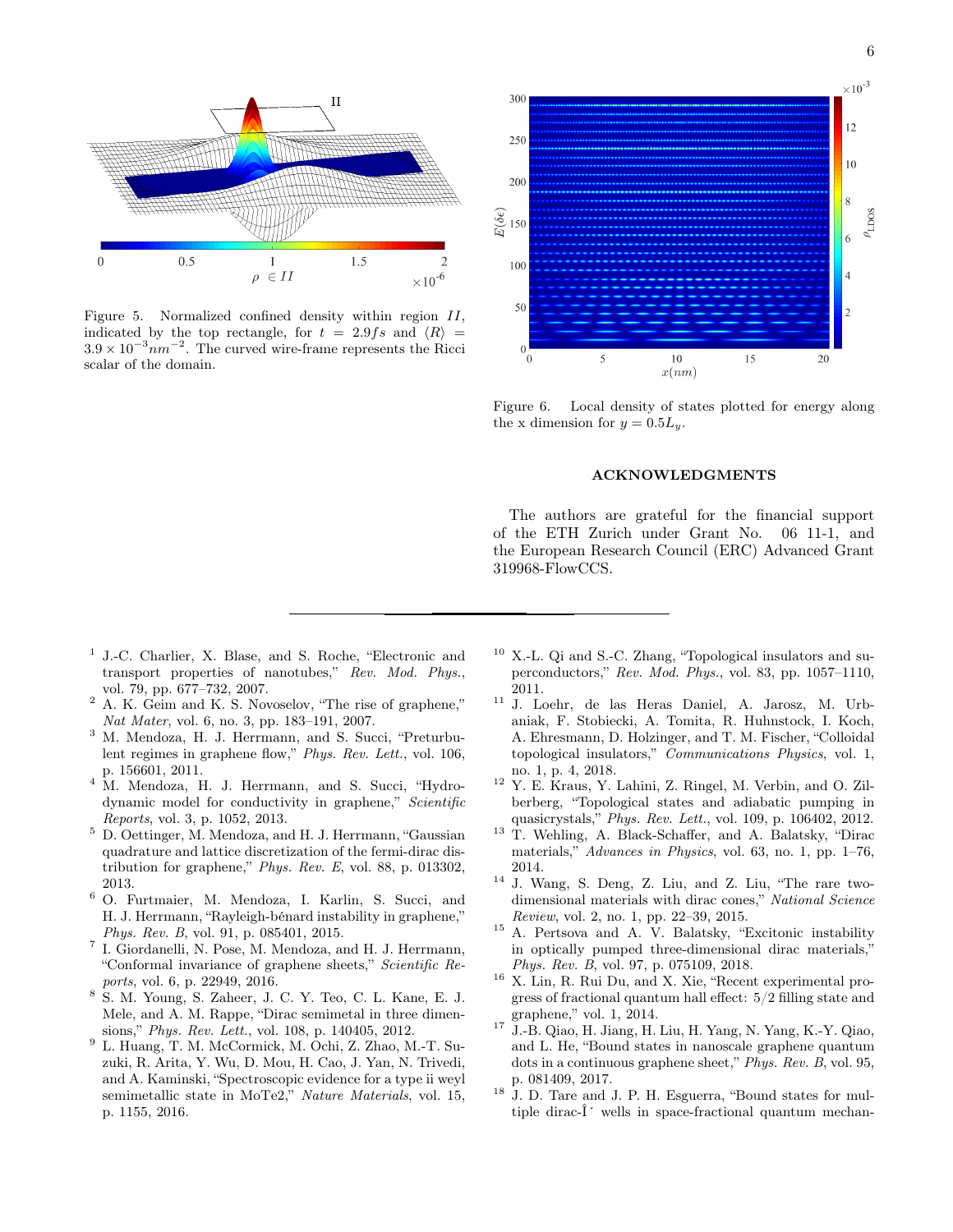

Figure 7. Wave-packet at rest, time-evolution of total relative change of the probability density in region II for different average curvatures  $\langle R \rangle$ , in semi-logarithmic scale. The inset shows the residual of the difference between the curved and flat geometries in logarithmic scale.



Figure 8. Normalized confined density in region II plotted against average curvature, in logarithmic scale, for the pure Dirac and the effective graphene Hamiltonians. Power law fit with its fitting error, where  $\alpha$  denotes the exponent.

ics," Journal of Mathematical Physics, vol. 55, no. 1, p. 012106, 2014.

- <sup>19</sup> L. Cohnitz, A. De Martino, W. Häusler, and R. Egger, "Chiral interface states in graphene  $p-n$  junctions," Phys. Rev. B, vol. 94, p. 165443, 2016.
- <sup>20</sup> F.-M. Zhang, Y. He, and X. Chen, "Guided modes in graphene waveguides," Applied Physics Letters, vol. 94, no. 21, p. 212105, 2009.
- <sup>21</sup> J. Nilsson, "Trapping massless dirac particles in a rotating saddle," Phys. Rev. Lett., vol. 111, p. 100403, 2013.
- $22 K. Bakke, "A geometric approach to confining a dirac neutr.$ ral particle in analogous way to a quantum dot," The European Physical Journal B, vol. 85, no. 10, p. 354, 2012.
- <sup>23</sup> J. H. Bardarson, M. Titov, and P. W. Brouwer, "Electrostatic confinement of electrons in an integrable graphene quantum dot," Phys. Rev. Lett., vol. 102, p. 226803, 2009.
- $24$  Downing C. A. and Portnoi M. E., "Bielectron vortices in two-dimensional dirac semimetals," Nature Communications, vol. 8, no. 1, p. 897, 2017.
- <sup>25</sup> F. de Juan, M. Sturla, and M. A. H. Vozmediano, "Space dependent fermi velocity in strained graphene," Phys. Rev. Lett., vol. 108, p. 227205, 2012.
- <sup>26</sup> C. A. Downing and M. E. Portnoi, "Localization of massless dirac particles via spatial modulations of the fermi velocity," Journal of Physics: Condensed Matter, vol. 29, no. 31, p. 315301, 2017.
- <sup>27</sup> D. Subramaniam, F. Libisch, Y. Li, C. Pauly, V. Geringer, R. Reiter, T. Mashoff, M. Liebmann, J. Burgdörfer, C. Busse, T. Michely, R. Mazzarello, M. Pratzer, and M. Morgenstern, "Wave-function mapping of graphene quantum dots with soft confinement," Phys. Rev. Lett., vol. 108, p. 046801, 2012.
- <sup>28</sup> W. Jolie, F. Craes, M. Petrović, N. Atodiresei, V. Caciuc, S. Blügel, M. Kralj, T. Michely, and C. Busse, "Confinement of dirac electrons in graphene quantum dots," Phys. Rev. B, vol. 89, p. 155435, 2014.
- $29$  S. W. Hawking, "Particle creation by black holes," *Comm.* Math. Phys., vol. 43, no. 3, pp. 199–220, 1975.
- <sup>30</sup> A. Iorio and G. Lambiase, "The Hawking–Unruh phenomenon on graphene ," Physics Letters B, vol. 716, no. 2, pp. 334–337, 2012.
- $31$  N. Boulanger, P. Spindel, and F. Buisseret, "Bound states of dirac particles in gravitational fields," Phys. Rev. D, vol. 74, p. 125014, 2006.
- <sup>32</sup> J.-D. Debus, M. Mendoza, S. Succi, and H. J. Herrmann, "Energy dissipation in flows through curved spaces," Scientific Reports, vol. 7, p. 42350, 2017.
- <sup>33</sup> D.-H. Lee, "Surface states of topological insulators: The dirac fermion in curved two-dimensional spaces," Phys. Rev. Lett., vol. 103, p. 196804, 2009.
- <sup>34</sup> A. Cortijo and M. A. H. Vozmediano, "Electronic properties of curved graphene sheets," EPL (Europhysics Letters), vol. 77, no. 4, p. 47002, 2007.
- <sup>35</sup> O. Boada, A. Celi, J. I. Latorre, and M. Lewenstein, "Dirac equation for cold atoms in artificial curved spacetimes," New Journal of Physics, vol. 13, no. 3, p. 035002, 2011.
- <sup>36</sup> G. Di Molfetta, M. Brachet, and F. Debbasch, "Quantum walks as massless dirac fermions in curved space-time," Phys. Rev. A, vol. 88, p. 042301, 2013.
- $37$  J.-D. Debus, Flows in curved spaces. PhD thesis, ETH-Zürich, 2016.
- <sup>38</sup> S. Succi and R. Benzi, "Lattice boltzmann equation for quantum mechanics," Physica D: Nonlinear Phenomena, vol. 69, no. 3, pp. 327 – 332, 1993.
- <sup>39</sup> P. A. M. Dirac, "The quantum theory of the electron," Proceedings of the Royal Society of London A: Mathematical, Physical and Engineering Sciences, vol. 117, no. 778, pp. 610–624, 1928.
- <sup>40</sup> A. H. Castro Neto, F. Guinea, N. M. R. Peres, K. S. Novoselov, and A. K. Geim, "The electronic properties of graphene," Rev. Mod. Phys., vol. 81, pp. 109–162, 2009.
- <sup>41</sup> J.-D. Debus, M. M. Jiminez, and H. J. Herrmann, "Shif-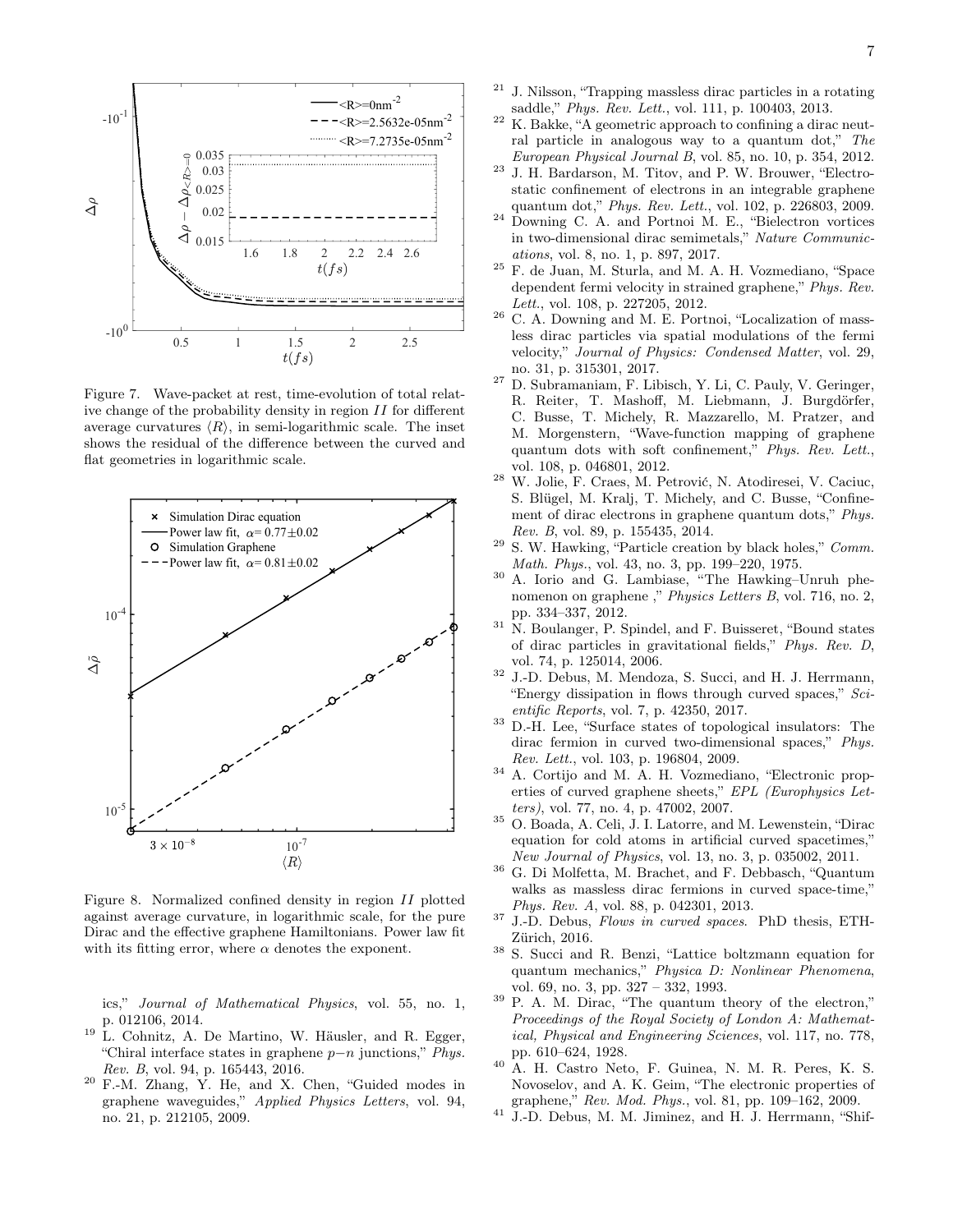ted landau levels in curved graphene sheets," Journal of Physics: Condensed Matter, 2018.

- $^\mathrm{42}$  M. Oliva-Leyva and G. G. Naumis, "Generalizing the Fermi velocity of strained graphene from uniform to nonuniform strain," Physics Letters A, vol. 379, no. 40, pp. 2645 – 2651, 2015.
- <sup>43</sup> S. Palpacelli, M. Mendoza, H. J. Herrmann, and S. Succi, "Klein tunneling in the presence of random impurities," vol. 23, 2012.
- <sup>44</sup> B. Thaller, "Visualizing the kinematics of relativistic wave packets," 2005.
- <sup>45</sup> A. Johansson, P. Myllyperkio, P. Koskinen, J. Aumanen, J. Koivistoinen, H.-C. Tsai, C.-H. Chen, L.-Y. Chang, V.-M. Hiltunen, J. J. Manninen, W. Y. Woon, and M. Pettersson, "Optical forging of graphene into three-dimensional shapes," Nano Letters, vol. 17, no. 10, pp. 6469–6474, 2017.
- <sup>46</sup> I. Giordanelli, M. Mendoza, and H. J. Herrmann, "Modelling electron-phonon interactions in graphene with curved space hydrodynamics," Scientific Reports, vol. 8, no. 1, p. 12545, 2018.
- <sup>47</sup> I. Bialynicki-Birula and Z. Bialynicka-Birula, "Relativistic electron wave packets carrying angular momentum," Phys. Rev. Lett., vol. 118, p. 114801, 2017.
- <sup>48</sup> H. Choongyu, S. D. A., M. Sung-Kwan, R. William, I. Ariel, Z. Yuegang, Z. Alex, and L. Alessandra, "Fermi velocity engineering in graphene by substrate modification," Scientific Reports, vol. 2, p. 590, 2012.

### Appendix A: Numerical model: Quantum Lattice Boltzmann

The Dirac equation in curved space can be written as

$$
\partial_t \Psi + \sigma^a \partial_a \Psi = \mathcal{C} \Psi + \mathcal{F} \psi, \tag{A1}
$$

where the left hand side represents the 'free streaming' step along matrix valued 'velocities'  $\sigma^i$  and the right hand site contains a 'collision term'

$$
\mathcal{C} = -(im\gamma^0 + \sigma^a e_a^i \Gamma_i),\tag{A2}
$$

where m is the fermion mass, and a 'forcing term'

$$
\mathcal{F} = -\sigma^a (e_a^i - \delta_a^i) \partial_i.
$$
 (A3)

As explained in Ref. $^{41}$  to avoid interpolation the partial derivative is distributed between the streaming part and the forcing term resulting in a lattice compatible streaming operator of the form  $\partial_t + v^a \partial_a$ . In order to obtain a diagonal streaming operator the complex  $\sigma$ -matrices have to be diagonalized first, which also yields a diagonal velocity matrix with eigenvalues  $v^a = \pm 1$ . The digitalization is achieved by:

$$
X_c^{\dagger} \alpha^c X_c = \begin{pmatrix} 1 & 0 & 0 & 0 \\ 0 & 1 & 0 & 0 \\ 0 & 0 & -1 & 0 \\ 0 & 0 & 0 & -1 \end{pmatrix} = \gamma^0 \quad \text{for } c = 0, 1, 2,
$$

with unitary transformation matrices  $X_1, X_2$  given by

$$
\mathbf{X}_1 = \frac{1}{\sqrt{2}} \begin{pmatrix} 1 & 0 & -1 & 0 \\ 0 & 1 & 0 & -1 \\ 0 & 1 & 0 & 1 \\ 1 & 0 & 1 & 0 \end{pmatrix},
$$

$$
\mathbf{X}_2 = \frac{1}{\sqrt{2}} \begin{pmatrix} 0 & i & 0 & 1 \\ -i & 0 & i & 0 \\ -1 & 0 & -1 & 0 \\ 0 & -1 & 0 & -i \end{pmatrix}.
$$

The streaming and collision operations are performed in successive steps using operator splitting as simultaneous diagonalization of three  $\sigma$  matrices is not possible. please refer to Ref.<sup>41</sup> for the operator splitting procedure. Here, the collision operator is expanded in a unitary way to conserve the norm but since the streaming and forcing terms contain derivative operators a unitary expansion is not possible. Therefore, a simple  $2^{nd}$ -order expansion is performed limiting the probability norm to  $\Delta t^2$  accuracy.

The manifold itself is described by a chart h defined in linear space (see Appendix. B), which is discretized on a regular rectangular lattice. The curved space quantum Lattice Boltzmann method evolves the spinor  $\Psi = (\Psi^+, \Psi^-) = (\Psi_1^+, \Psi_2^+, \Psi_1^-, \Psi_2^-)$  from t to  $t+\delta t$ . Once the operators are split, the following algorithm is performed consecutively for each lattice direction  $n_a$ , where  $n_1 = (1, 0), n_2 = (0, 1)$  and  $a = 1, 2$ .

1. **Rotation:** The spinor is rotated by  $X_a$ 

$$
\tilde{\Psi}_a(x,t) = X_a^{\dagger} \Psi(x,t). \tag{A4}
$$

2. Collisions and curvature: The collision and force operators are applied on the rotated spinor,

$$
\tilde{\Psi}_a^*(x,t) = \left(\Delta t \tilde{\mathcal{F}}_a + (\mathbb{1} - \frac{\Delta t}{2} \tilde{\mathcal{C}}_a)^{-1} (\mathbb{1} + \frac{\Delta t}{2} \tilde{\mathcal{C}}_a)\right) \tilde{\Psi}_a(x,t),
$$

where  $\tilde{\Psi}_a^*(x,t)$  denotes an auxiliary field,

$$
\tilde{\mathcal{C}}_a = \frac{1}{2} X_a^\dagger \mathcal{C} X_a,\tag{A5}
$$

$$
\tilde{\mathcal{F}}_a \tilde{\Psi}_a(x,t) = \left(e_a^i - \delta_a^i\right) \left(\tilde{\Psi}_a(x \mp n_i \Delta t, t) - \tilde{\Psi}_a(x,t)\right), \ (A6)
$$

 $n_i$  the lattice direction and C the collision term, Eq. (A2). The upper sign applies for the spin-up components  $(\Psi_1^+, \Psi_2^+)$  and the lower sign for the spin-down components  $(\Psi_1^-, \Psi_2^-)$ .

3. Streaming: The spinor components are streamed to the closest grid points along the lattice direction  $\pm n_a$ 

$$
\tilde{\Psi}_a(x, t + \frac{\Delta t}{2}) = \tilde{\Psi}_a^*(x \mp n_a \Delta t, t). \tag{A7}
$$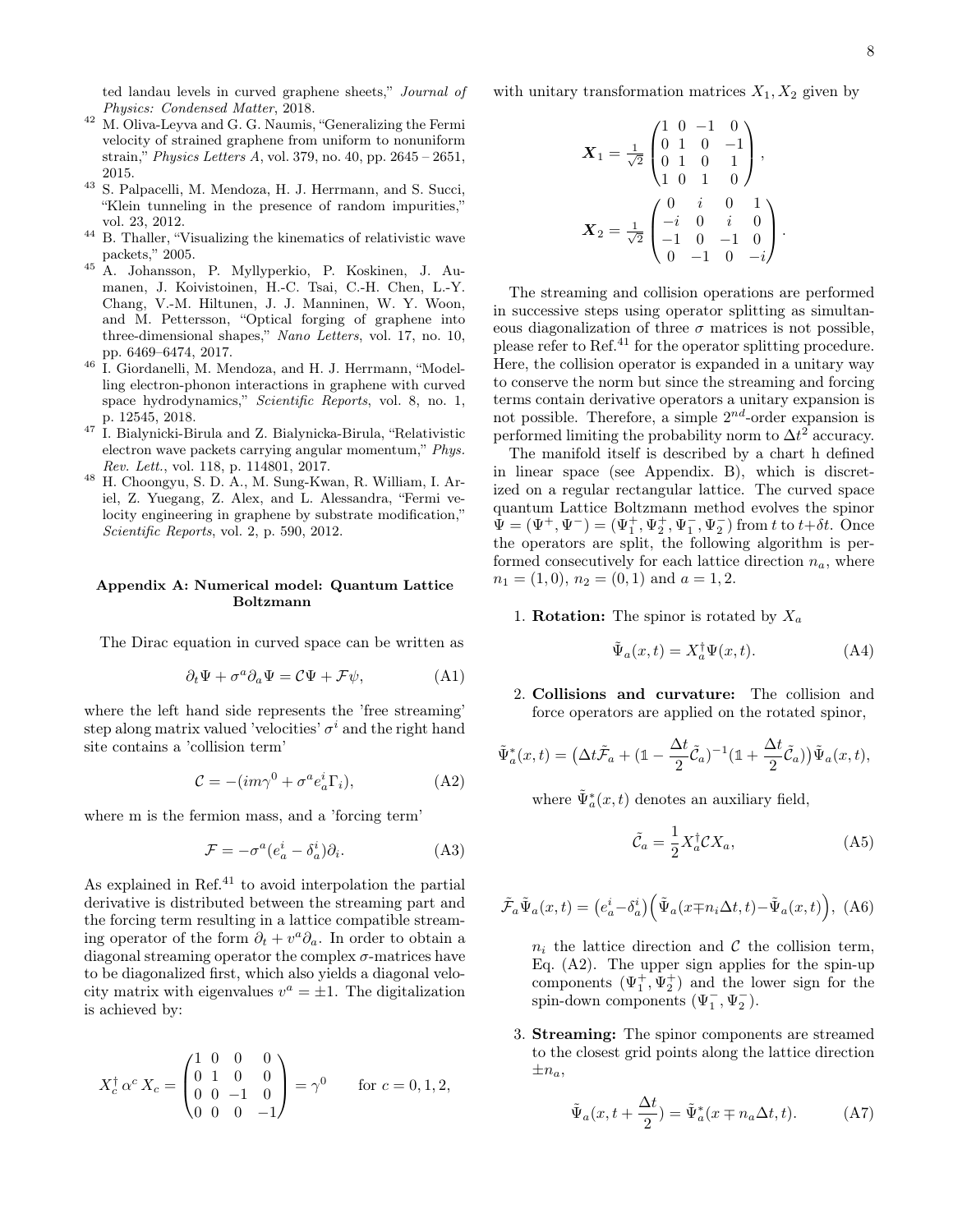4. Inverse Rotation: The spinor is rotated back by  $X_a$ 

$$
\Psi_a(x, t + \frac{\Delta t}{2}) = X_a \tilde{\Psi}_a(x, t + \frac{\Delta t}{2}).
$$
 (A8)

5. Repeat steps 2-4 for the next spatial direction

The simulation for strained graphene is carried out with modified Eqs. (A5,A6) such that

$$
\tilde{\mathcal{C}}_a \to \sqrt{g} \tilde{\mathcal{C}}_a, \ e_a^i \to \sqrt{g} e_a^i.
$$

The additional factor of  $\sqrt{g}$  originates from the volume element of the Hamiltonian Eq. (7).

### Appendix B: Riemannian geometry

The Latin indices run over the spatial dimensions and Einstein summation convection is used for repeated indices.

A D dimensional curved space is represented by a Riemannian manifold M, which is locally described by a smooth diffeomorphism h, called the chart. The set of tangential vectors attached to each point y on the manifold is called the tangent space  $T_{\mathbf{v}}M$ . In the fluid model, all the vector quantities are represented as elements of  $T_{\mathbf{v}}M$ . The derivatives of the chart **h** are used to define the standard basis  $(\mathbf{e}_1, ..., \mathbf{e}_D) = \frac{\partial \mathbf{h}}{\partial x^1}, ..., \frac{\partial \mathbf{h}}{\partial x^D}$ .

The metric tensor  $g$  can be used to measure the length of a vector or the angle between two vectors. In local coordinates, the components of the metric tensor are given by

$$
g_{ij}(x) = \mathbf{e}_i(x) \cdot \mathbf{e}_j(x) = \frac{\partial \mathbf{h}}{\partial x^i} \cdot \frac{\partial \mathbf{h}}{\partial x^j},
$$
 (B1)

where · is the standard Euclidean scalar product.

For a given metric tensor, the vector  $v = v^i \mathbf{e}_i \in T_{\mathbf{y}}M$ has a norm  $||v||_g = \sqrt{v^i g_{ij} v^j}$  and a corresponding dual vector  $v^* = v^i \mathbf{e}_i \in T^*_{\mathbf{y}}M$  in the cotangent space, which is spanned by the differential 1-forms  $dx^{i} = g(e_{i}, \cdot)$ . The coefficients  $v_i$  of the dual vector are typically denoted by a lower index and are related to the upper-index coefficients  $v^i$  by contraction with the metric tensor  $v_i = g_{ij}v^j$ or equivalently,  $v^i = g^{ij}v_j$ , where  $g^{ij}$  denotes the inverse of the metric tensor. The upper-index coefficients  $v^i$  of a vector v are typically called contravariant components, whereas the lower-index coefficients  $v_i$  of the dual vectors  $v^*$  are known as the *covariant components*.

A necessary feature for the description of objects moving on the manifold is parallel transport of vectors along the manifold. The tangent space is equipped with a covariant derivative  $\nabla$  (Levi-Civita connection), which connects the tangent spaces at different points on the manifold and thus allows to transport a tangent vector from one tangent space to the other along a given curve  $\gamma(t)$ . The covariant derivative can be viewed as the orthogonal projection of the Euclidean derivative ∂ onto the tangent space, such that the tangency of the vectors is preserved during the transport. In local coordinates, the covariant derivative is fully characterized by its connection coefficients  $\Gamma^i_{jk}$  (Christoffel symbols), which are defined by the action of the covariant derivative on the basis vector,  $\nabla_j \mathbf{e}_k = \Gamma^i_{jk}$ . In the standard basis,  $\mathbf{e}_i = \frac{\partial \mathbf{h}}{\partial x^i}$ , the Christoffel symbols are related to the metric by

$$
\Gamma^i_{jk} = \frac{1}{2} g^{ij} (\partial_j g_{kl} + \partial_k g_{jl} - \partial_l g_{jk}).
$$
 (B2)

Acting on a general vector  $v = v^i \mathbf{e}_i$ , the covariant derivative becomes:

$$
\nabla_k v = (\partial_k v^i + \Gamma^i_{kj} v^j) \mathbf{e}_i,\tag{B3}
$$

where the product rule has been applied, using that the covariant derivative acts as a normal derivative on the scalar functions  $v^i$ . Extending to tensors of higher rank, for example the second order tensors  $T = T^{ij}$ ,

$$
\nabla_k T = (\partial_k T^{ij} + \Gamma^i_{kl} T^{lj} + \Gamma^j_{kl} T^{il}) \mathbf{e}_i \otimes \mathbf{e}_j \qquad (B4)
$$

in this work the basis vectors  $e_i$  are generally dropped. Compatibility of the covariant derivative with the metric tensor implies that  $\nabla_k g^{ij} = \nabla_k g_{ij} = 0$ . This property allows us to commute the covariant derivative with the metric tensor for the raising or lowering of tensor indices in derivative expressions.

The motion of the particle can be described by the curve  $\gamma(t)$ , which parametrizes the position of the particle at time t. The geodesic equation,  $\nabla_{\dot{\gamma}} \dot{\gamma} = 0$ , in local coordinates  $\gamma(t) = \gamma^i(t)\mathbf{e}_i$  is defined by

$$
\ddot{\gamma}^i + \Gamma^i_{jk} \gamma^j \gamma^k = 0.
$$
 (B5)

The geodesic equation can be interpreted as the generalization of Newtons law of inertia to curved space. The solutions of Eq. (B5) represent lines of constant kinetic energy on the manifold, i.e. the geodesics. The Riemann curvature tensor R can be used to measure curvature, or more precisely, it measures curvature-induced change of a tangent vector v when transported along a closed loop.

$$
R(\mathbf{e}_i, \mathbf{e}_j)v = \nabla_i \nabla_j v - \nabla_j \nabla_i v.
$$
 (B6)

In a local coordinate basis  $e_i$ , the coefficients of the Riemann curvature tensor are given by

$$
R_{ijk}^l = g(R(\mathbf{e}_i, \mathbf{e}_j)\mathbf{e}_k, \mathbf{e}_l) =
$$

$$
\partial_j \Gamma_{ik}^l - \partial_k \Gamma_{ij}^l + \Gamma_{jm}^l \Gamma_{ik}^m - \Gamma_{km}^l \Gamma_{ij}^m. \quad (B7)
$$

Contraction of  $R_{jkl}^i$  to a rank 2 and 1 tensor yields the Ricci-tensor  $R_{ij} = R_{ikj}^k$  and the Ricci-scalar  $R =$  $g^{ij}R_{ij}$  respectively, which can also be used to quantify curvature.

The gradient is defined as  $\nabla^i f = g^{ij} \partial_j f$ , the di-The gradient is defined as  $\vec{v}_j = g^{\sigma} \vec{v}_j$ , the di-<br>vergence as  $\nabla_i v^i = \frac{1}{\sqrt{g}} \partial_i (\sqrt{g} v^i)$ , and the integration